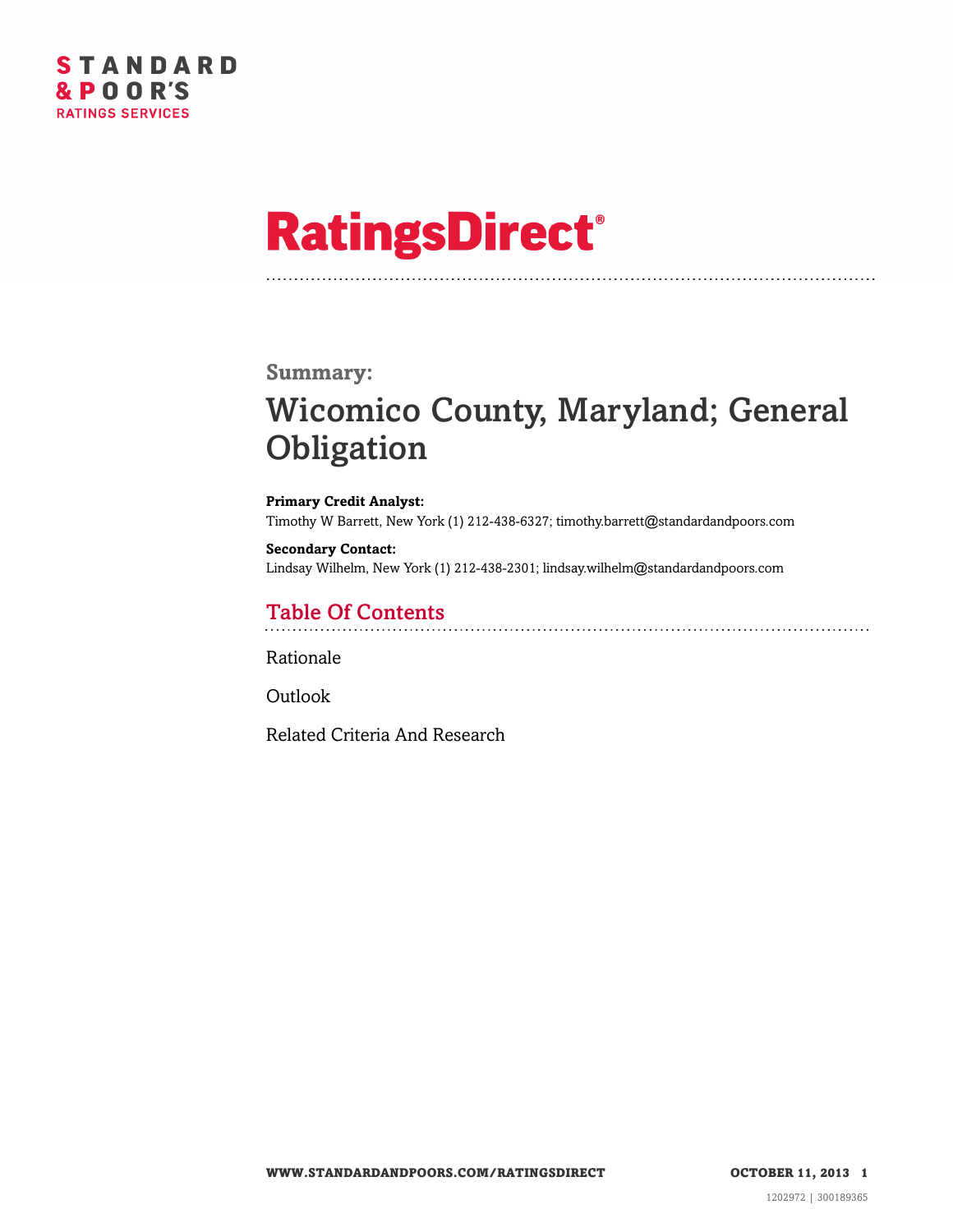### **Summary:**

## Wicomico County, Maryland; General Obligation

| <b>Credit Profile</b>                                                            |                  |            |
|----------------------------------------------------------------------------------|------------------|------------|
| US\$12.5 mil go pub imp bnds of 2013 ser 2013 due 10/01/2033<br>Long Term Rating | AA+/Stable       | <b>New</b> |
| Wicomico Cnty GO<br>Long Term Rating                                             | AA+/Stable       | Upgraded   |
| <b>Wicomico Cnty GO</b>                                                          |                  |            |
| <b>Unenhanced Rating</b>                                                         | AA+(SPUR)/Stable | Upgraded   |
| Montinguog are exhanged by hand incurance                                        |                  |            |

Many issues are enhanced by bond insurance.

## <span id="page-1-0"></span>Rationale

Standard & Poor's Ratings Services raised its rating on Wicomico County, Md.'s general obligation (GO) debt two notches to 'AA+' from 'AA-' based on Standard & Poor's new local GO criteria, published Sept. 12, 2013, on RatingsDirect. The outlook is stable.

At the same time, Standard & Poor's assigned its 'AA+' rating and stable outlook to the county's series 2013 GO public improvement bonds.

The county's full-faith-and-credit pledge secures the bonds. Officials intend to use bond proceeds to fund board of education capital projects.

The rating reflects our opinion of the following factors for the county, including its:

- Adequate economy that is largely agricultural and anchored by a number of large stabilizing institutions, including Salisbury University and Perdue Farms Inc.'s headquarters;
- Very strong budgetary flexibility with fiscal 2012 audited available reserves at 28.1% of general fund expenditures;
- Strong budgetary performance with a diverse revenue stream, led by property and income taxes that account for 52% and 37%, respectively, of general fund revenue;
- Very strong liquidity, providing very strong cash to cover debt service and expenditures;
- Very strong management conditions with strong policies and practices and historically consistent ability to maintain balanced budgets; and
- Strong debt and contingent liability, driven by moderate carrying charges, low net debt, and rapid amortization.

#### Strong economy

Wicomico County, with a population estimate of 99,190, is on Maryland's eastern shore. Salisbury, the county seat, accounts for an estimated 40% of the county's population; the city serves as the Delmarva Peninsula's economic and cultural center. While agriculture, mainly poultry production, remains the county's most prominent economic activity, gradual, but consistent, business growth and diversification have occurred. Medical, manufacturing, retail, and service sectors growth has aided employment and property tax base expansion. Development, however, has slowed over the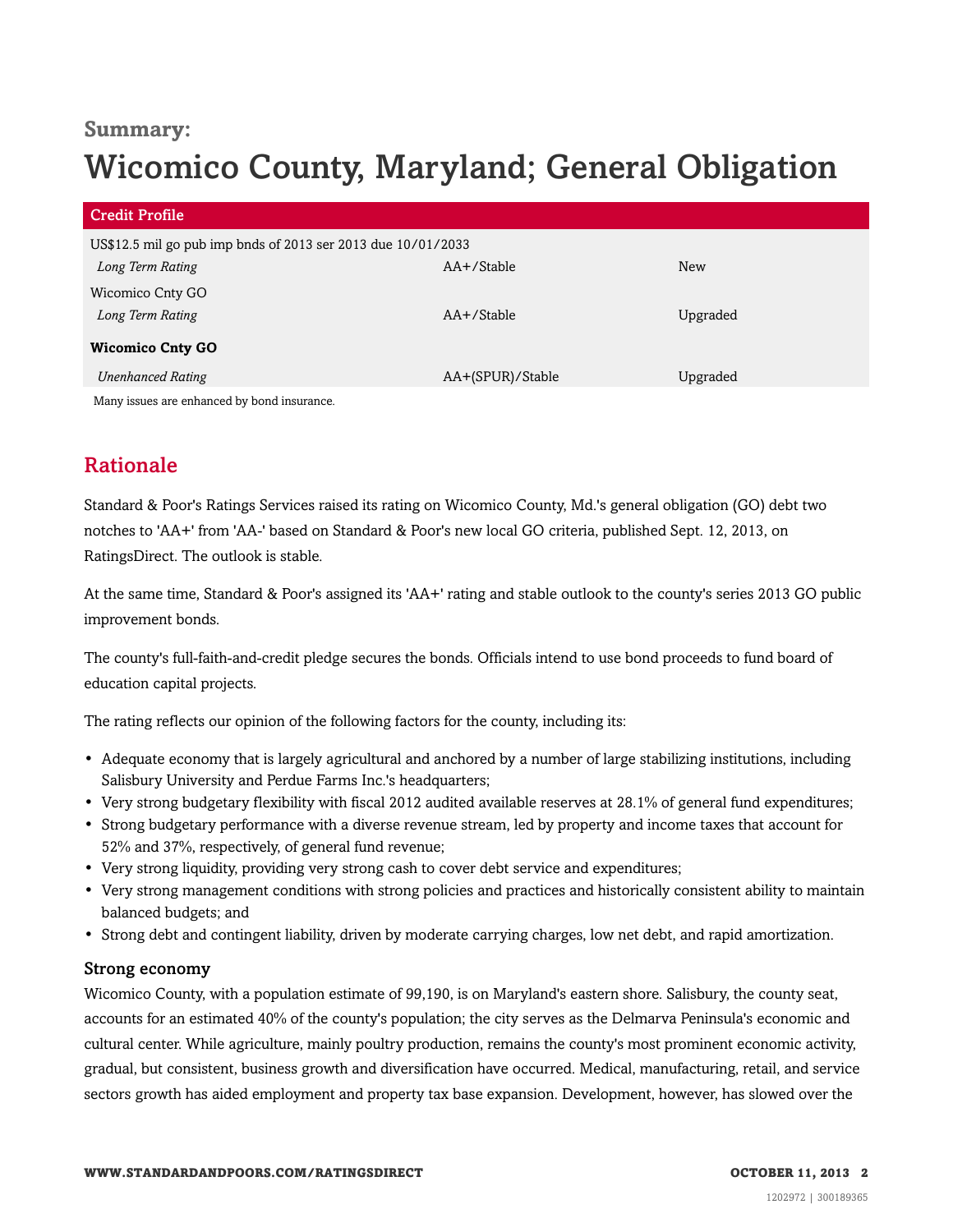past few years due to the national economic and housing downturn. About 33.2% of county land is agriculture and 41.3% is either forestland or vacant.

A number of stabilizing institutions anchor the county, including Salisbury University (a student population estimate of more than 8,600), University of Maryland Eastern Shore (4,454), and Wor-Wic Community College (3,218). In addition, Perdue (1,800 employees) maintains its headquarters in the county and Peninsula Regional Medical Center (3,300 employees) is consistently rated one of the nation's 100 leading hospitals. Unemployment is above state and national rates; in June 2013, unemployment was 9% compared with the state's 7% and the nation's 7.3%.

The property tax base demonstrated, in our view, very strong growth from fiscal years 2000-2010. Assessed value (AV) increased by 118% during the 10-year period to, in our view, a high \$7.7 billion in fiscal 2010. Management attributes strong AV growth to residential price appreciation and strong new residential and commercial permit growth. Since fiscal 2010, AV has decreased due to the recession and home value decreases. Specifically, AV has decreased by 14.3% over the past three fiscal years to \$6.6 billion in fiscal 2013. The county assesses property at 100% of market value. Despite the decreases, market value remains, in our opinion, a strong \$66,539 per capita. Projected per capita effective buying income is 85% of the national level.

#### Very strong budget flexibility

In our opinion, budget flexibility remains very strong. Wicomico County has a history of maintaining, what we consider, strong available general fund balances. Unaudited fiscal 2013 results indicate available reserves increased by \$2.8 million; compared with previous-year results, this would maintain a similar percent of reserves compared to expenditures due to the increase in operating expenses. At fiscal year-end 2012, available reserves, unassigned and assigned, were 28.1% of expenditures; we understand officials do not plan to spend down reserves.

#### Strong budgetary performance

We view overall budgetary performance as strong. For fiscal 2013, based on unaudited results, management indicates it generated a \$2.8 million surplus due primarily to, what we regard as, conservative budgeting and expenses coming in well underbudget.

For fiscal 2014, Wicomico County increased the general fund budget by about \$11 million, or 9.3% of governmental expenditures. Management partially attributes the increase to an income tax rate increase of 0.1% to the maximum 3.2% permitted by state law and a property tax rate increase of 6.82 cents, which is the maximum allowed under the county's charter. Officials balanced the budget with the use of \$4.5 million of fund balance for one-time capital projects.

The county ended fiscal 2012 with an \$8.1 million surplus, driven by income taxes coming in 21% overbudget, or a \$7.1 million positive variance, coupled with conservative budgeting for expenses, which came in about 3% underbudget. Management indicates employment grew much faster than it had expected, coupled with a significantly higher-than-forecast yield from income tax receipts, which led to a large positive variance in income tax revenue. Revenue is diverse with property and income taxes generating 52% and 37%, respectively.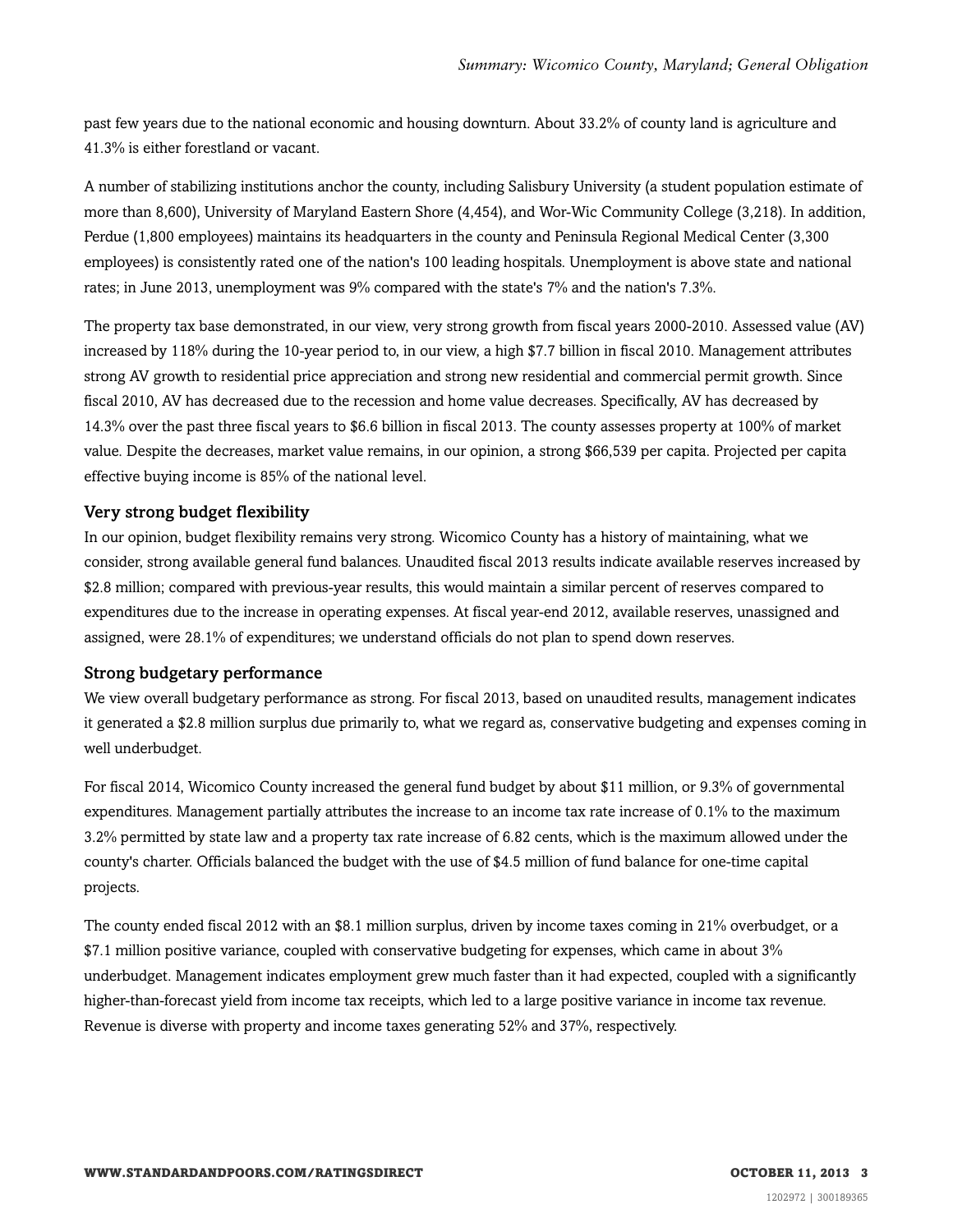#### Very strong liquidity

What we consider very strong liquidity supports Wicomico County's finances with a total-government-available-cash-as-a-percent-of-total-governmental-fund-expenditures ratio of 82.8% and a percent-of-debt-service ratio of 672.6%. We believe the county has strong access to external liquidity.

#### Very strong management

We view the county's management conditions as very strong with "strong" financial management practices under our Financial Management Assessment methodology, indicating practices are strong, well embedded, and likely sustainable. Highlights of the county's financial management practices include management's:

- Formal debt management policy that maintains debt affordability ratios,
- Five-year rolling capital improvement plan (CIP) tied to the operating budget that identifies all revenue sources, and
- Investment policies that mirror state policies with management sharing all data with the county board monthly.

In addition, the county's reserve policy includes a fully funded rainy day fund set at 5% of the general fund budget.

#### Strong debt and contingent liability profile

In our opinion, Wicomico County's debt and contingent liabilities profile is strong with a total-governmental-funds-debt-service-as-a-percent-of-total-governmental-funds-expenditures ratio of 12.3% and a net-direct-debt-as-a-percent-of-total-governmental-funds-revenue ratio of 103.1%. Overall net debt is, in our view, low at just 1.9% of market value. We consider debt amortization rapid with officials planning to retire roughly 73.5% over 10 years.

The fiscal years 2014-2018 CIP is, in our opinion, a large but manageable \$258.8 million. The bulk of the five-year CIP is for school expansion and renovations, and officials allot the remaining balance for various projects. The county expects to fund approximately 42% of the CIP through bonding; it also intends to fund approximately 51% of the CIP through state, federal, and private sources and the remainder through pay-as-you-go financing.

The county provides pension and retirement benefits for its employees through a group pension disbursement contract with Aetna Life Insurance Co. and an investment manager contract with Croft Leominster Inc. The county deferred funding to the pension trust in fiscal years 2010 and 2011, but it restored nearly full funding to the pension trust in fiscal 2012. The annual required contribution was \$1.7 million for fiscal 2012, and the county contributed \$1.6 million. As of June 30, 2013, the pension plan was 92.5% funded. Historically, the county has funded other postemployment benefits (OPEB) through pay-as-you-go financing. The county, however, deferred contributions to the OPEB trust fund in fiscal years 2010, 2011, and 2012. We understand management fully restored contributions to the OPEB trust fund in fiscal 2013, contributing \$1.9 million. As of June 30, 2011, the OPEB unfunded actuarial accrued liability was \$2.4 million.

#### Very Strong Institutional Framework

We consider the Institutional Framework score for Maryland counties very strong.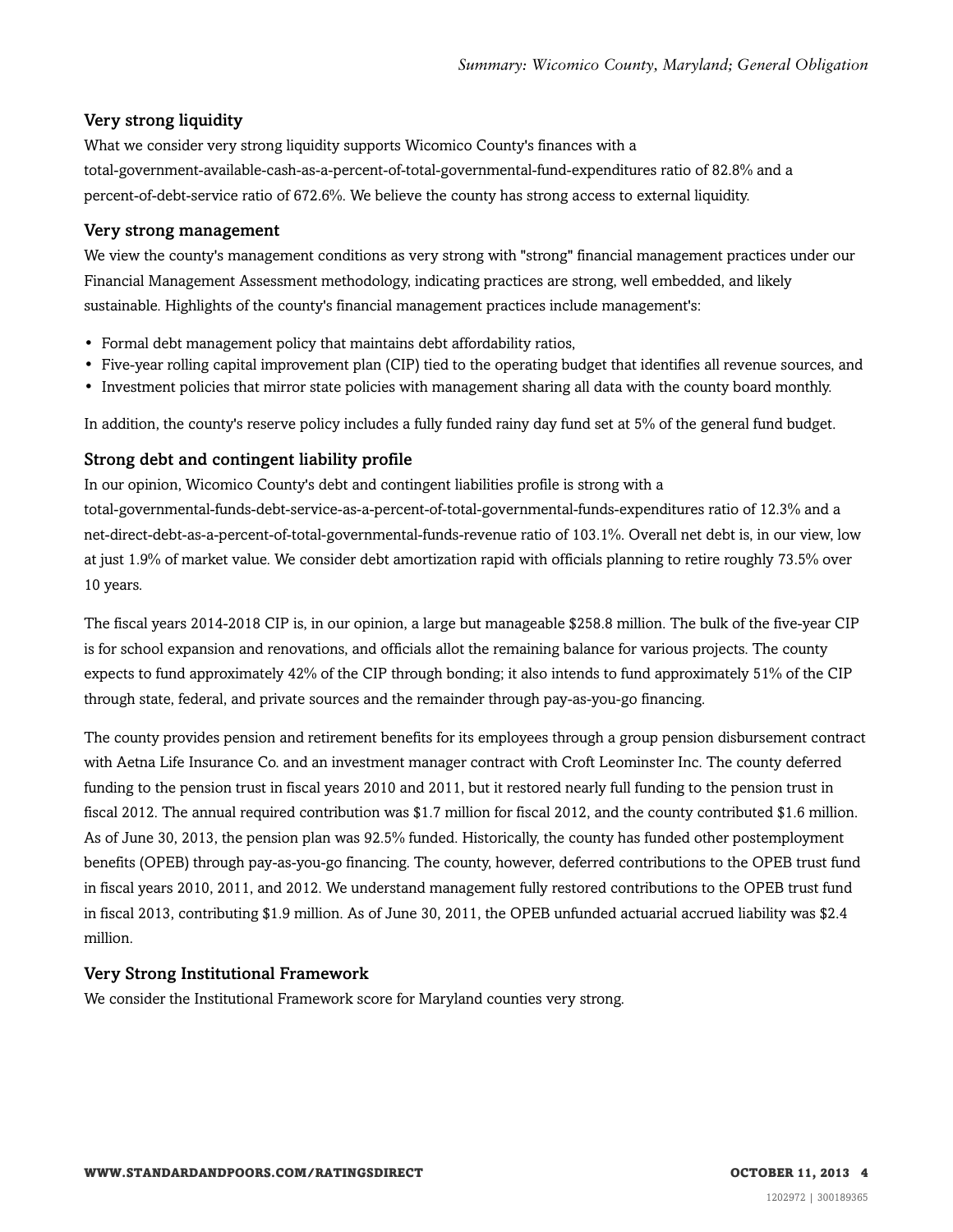## <span id="page-4-0"></span>**Outlook**

The stable outlook reflects Standard & Poor's opinion of Wicomico County's large, diverse, and growing economy. The outlook also reflects our opinion that management will likely continue to manage its budget conservatively in response to economic conditions and maintain its strong finances. We believe the county's strong financial management practices and policies should help support, what we consider, its strong financial performance. While the county's CIP remains sizable, it is our opinion overall debt will likely remain close to current levels due to the county's above-average amortization, providing additional rating stability. As such, we do not currently expect to change the rating again within the outlook's two-year period.

## <span id="page-4-1"></span>Related Criteria And Research

- USPF Criteria: Local Government GO Ratings Methodology And Assumptions, Sept. 12, 2013
- Institutional Framework Overview: Maryland Local Governments

Complete ratings information is available to subscribers of RatingsDirect at www.globalcreditportal.com. All ratings affected by this rating action can be found on Standard & Poor's public Web site at www.standardandpoors.com. Use the Ratings search box located in the left column.